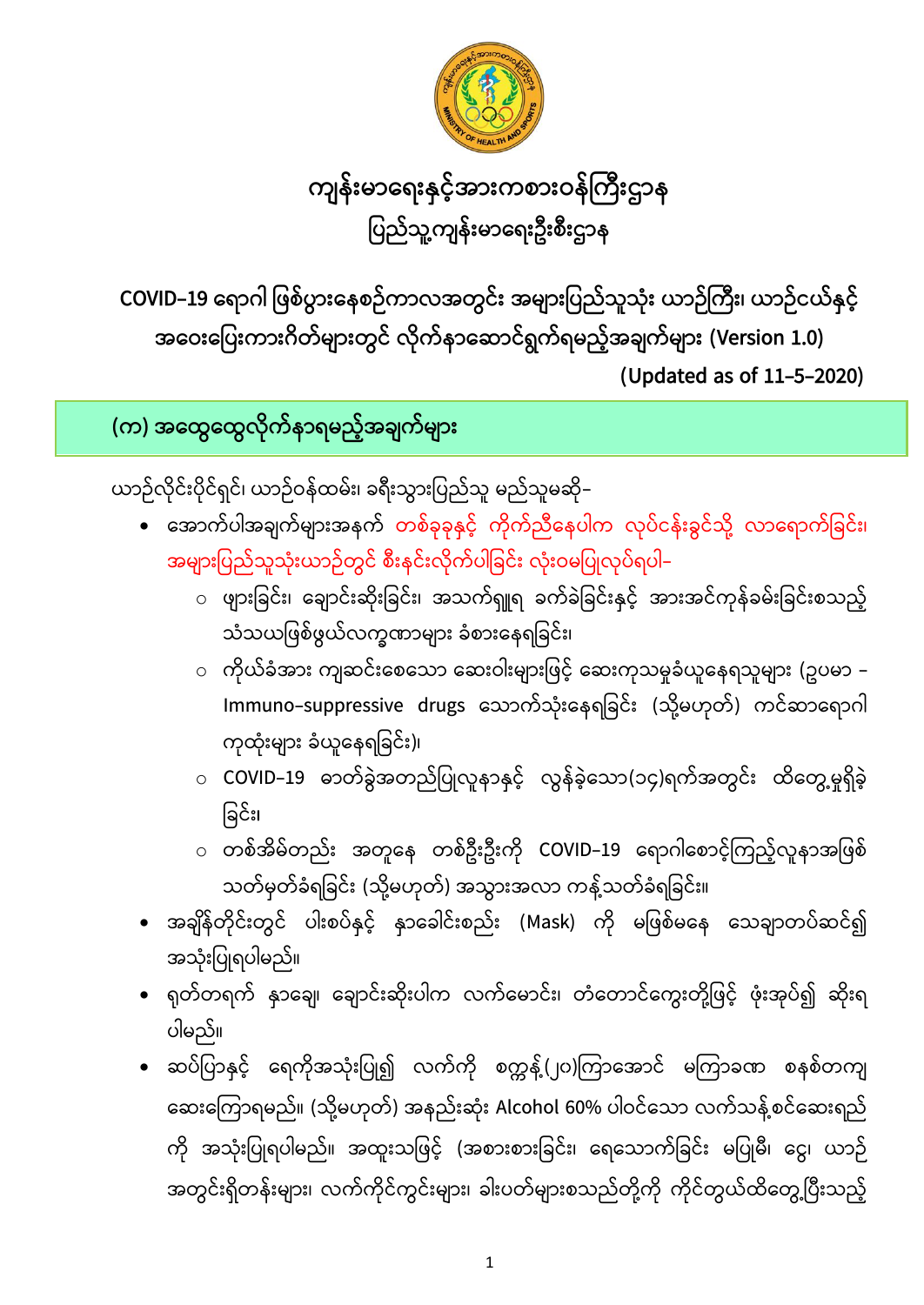အခါတိုင်း၊ နှာချေ၊ ချောင်းဆိုးပြီးတိုင်း၊ ပါးစပ်နှင့်နာခေါင်းစည်း (Mask) ကို မကိုင်တွယ်မီနှင့်

- အပြင်မှ မိမိနေအိမ်သို့ ပြန်ရောက်သည်နှင့် အဝတ်အစားများကို ချက်ချင်းလဲလှယ်ရမည်။ အဆိုပါ အဝတ်များကို ဆပ်ပြာဖြင့် မိနစ် ၃၀ စိမ်၍ ချက်ချင်းလျှော်ဖွပ်ရပါမည်။
- အပြင်မှပြန်ရောက်သည့်အခါတိုင်း တစ်ကိုယ်ရေ သန့်ရှင်းရေးကို အလေးပေး၍ ရေချိုး၊ ကိုယ်လက်သန့်စင်ခြင်းကို ဆောင်ရွက်ရမည်။ အဝတ်အစား မလဲမီနှင့် ကိုယ်လက်သန့်စင် ခြင်း မပြုမီ အိမ်သားများနှင့် ထိတွေ့ခြင်းမှ ရှောင်ကြဉ်ရပါမည်။
- 
- ကိုင်တွယ်ပြီးတိုင်း၊ အပြင်မှ ပြန်လာသည့်အခါတိုင်း) လက်ဆေးရပါမည်။

• ဝန်ထမ်းအများစု အလုပ်တက်/ဆင်း အများဆုံး ပြုလုပ်သည့် အချိန်ဖြစ်သော မနက်

• ပြည်သူများအနေဖြင့် တတ်နိုင်သမျှ အိမ်တွင်နေရပါမည်။

**( ) ခရီးသွားြြည်သူများ အေေြြင့်**

အထွေထွေလိုက်နာရမည့် အချက်များအပြင် အောက်ပါအချက်များကိုလည်း လိုက်နာရမည်–

- စောစောပိုင်း(နံနက် ၈ နာရီမှ ၁၀ နာရီကြား)နှင့် ညနေပိုင်း(ညနေ ၄ နာရီမှ ၆ နာရီကြား) အချိန်ကို တတ်နိုင်သမျှ ရှောင်၍ သွားလာသင့်ပါသည်။
- ကားမှတ်တိုင်တွင် စောင့်ဆိုင်းသည့်အချိန်တွင်လည်း တစ်ဦးနှင့်တစ်ဦး အနည်းဆုံး (၆)ပေခန့် ခွာ၍ တတ်နိုင်သမျှ စုပြုံစောင့်ဆိုင်းခြင်း မပြုရပါ၊
- ယာဉ်ပေါ်သို့ မတက်မီနှင့် ယာဉ်ပေါ်မှ ဆင်းသည့်အချိန်တိုင်းတွင် လက်ဆေးနိုင်ရန် အနည်းဆုံး Alcohol 60% ပါဝင်သော လက်သန့်စင်ဆေးရည်ကို မိမိနှင့်အတူ တပါတည်း ဆောင်ထားသင့်ပါသည်။
- မိမိတို့စွန့်ပစ်ရမည့် အမှိုက်များ (ဥပမာ–တစ်ရှူးများ၊ ပါးစပ်နှင့် နှာခေါင်းစည်း (Mask) များ၊ ရေသန့်ဘူးခွံများ) ကို ကားပေါ်တွင် စွန့်ပစ်ခြင်း၊ ချန်ထားခဲ့ခြင်းများ မပြုလုပ်ဘဲ မိမိတို့နှင့် အတူ ယူဆောင်သွားပြီး အဖုံးပါသော အမှိုက်ပုံးများတွင် စနစ်တကျ စွန့်ပစ်ရပါမည်။
- ထိုင်ခုံများသည် ရှေ့နောက်ဖြစ်လျှင် ရှေ့နောက်တစ်တန်းတည်း မထိုင်ရပါ။ ဥပမာ– ရှေ့ခုံ တွင် ထိုင်သူသည် ထိုင်ခုံ၏ ညာအစွန်တွင် ထိုင်လျှင် နောက်ခုံတွင် ထိုင်သူသည် ထိုင်ခုံ၏ ဘယ်အစွန်၌ ထိုင်ရပါမည်။
- ရထားနှင့် ကားပေါ်ရှိ ထိုင်ခုံများသည် မျက်နှာချင်းဆိုင် (၂)ယောက်ထိုင်ခုံများ ဖြစ်ပါက (၂)ယောက် မထိုင်ဘဲ တစ်ယောက်ချင်းစီသာ <mark>ညာအစွန်တွင် ကပ်၍ထိုင်ပါ (သို့) ထိုင်ခုံ၏</mark> **ဘယ်အစွန်၊ ညာအစွန်တွင် ကပ်၍ထိုင်ပါ။** မျက်နှာချင်းဆိုင် အများထိုင် ခုံတန်းရှည်များ ဖြစ်ပါက ပူးကပ်၍ မထိုင်ပဲ တစ်ဦးနှင့်တစ်ဦး တတ်နိုင်သမျှ ခပ်ခွာခွာ ထိုင်ရန် နှင့် တစ်ဖက်ခုံတန်းတွင် ထိုင်သူနှင့် မျက်နှာချင်းဆိုင်တည့်တည့် မဖြစ်စေရန် ဂရုပြုရပါမည်။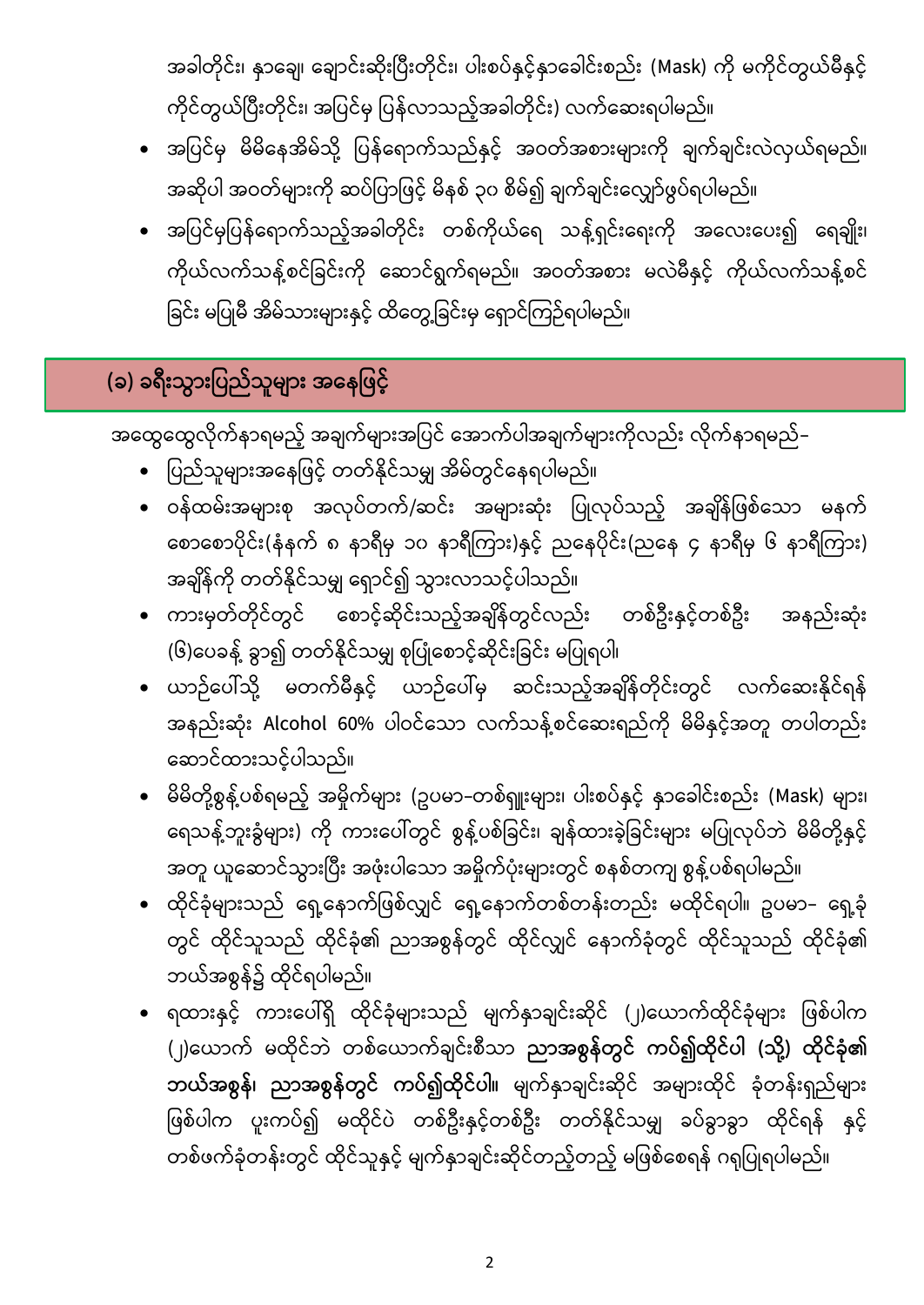## **( ) ယာဉ်ဝေ်ထမ်းများ အေေြြင့်**

အထွေထွေလိုက်နာရမည့် အချက်များအပြင် အောက်ပါအချက်များကိုလည်း လိုက်နာရမည်–

- လေဝင်/လေထွက် ကောင်းမွန်စေရန်အတွက် ကားပြတင်းပေါက်များ တတ်နိုင်သမျှ ဖွင့်၍ မောင်းနှင်သင့်ပါသည်။
- ခရီးသည်များအား ဘယ်အစွန်၊ ညာအစွန် တစ်လှည့်စီ(Zig–zag) တတ်နိုင်သမျှ ခပ်ခွာခွာ ထိုင်စေရန်အတွက် ယာဉ်ပေါ်ရှိ ထိုင်ခုံများတွင် အမှတ်အသားများထားရှိ၍ စနစ်တကျ ထိုင်ရန် ကြီးကြပ်ပေးရပါမည်။
- ခရီးသည်များအား ယာဉ်ပေါ်သို့ မတက်ရောက်မီ လက်ဆေးရန်၊ ယာဉ်ပေါ်မှ ဆင်းလျှင် လက်ဆေးရန်နှင့် ခရီးစဉ် တစ်လျှောက် ပါးစပ်နှင့် နှာခေါင်းစည်း (Mask) တပ်ရေးကို ကြပ်ကြပ်မတ်မတ် စစ်ဆေးဆောင်ရွက်ခြင်း ပြုလုပ်ရမည်။
- ခရီးစဉ်တစ်လျှောက်တွင် ကျန်းမာရေးအသိပညာပေး အချက်အလက်များကို ရုပ်သံဖြင့် ပြသခြင်း (သို့) အသံဖိုင်ဖြင့် ပြောကြားခြင်းများ ပြုလုပ်ရပါမည်။

**(ဃ) Taxi** 

အထွေထွေလိုက်နာရမည့် အချက်များအပြင် အောက်ပါအချက်များကိုလည်း လိုက်နာရမည်–

- လေဝင်/လေထွက် ကောင်းမွန်စေရန်အတွက် ကားပြတင်းပေါက်များ တတ်နိုင်သမျှ ဖွင့်၍ မောင်းနှင်သင့်ပါသည်။
- Taxi ယာဉ်၏ ရှေ့ထိုင်ခုံနှင့် နောက်ထိုင်ခုံတို့ကြားတွင် မှန်ဖြင့်သော်လည်းကောင်း၊ ပလတ်စတစ်ဖြစ်သော်လည်းကောင်း လုံခြုံစွာအကာအရံ ပြုလုပ်ထားရပါမည်။
- ခရီးသွားပြည်သူများအား ယာဉ်၏နောက်ထိုင်ခုံတွင်သာ ထိုင်စေ၍ ခရီးပို့ဆောင်ပေးရပါမည်။
- ခရီးသွားပြည်သူနှင့် ထိတွေ့မှုနှင့် ငွေလက်ခံကိုင်တွယ်ရမှု လျှော့နည်းစေရန်အတွက် online booking နှင့် online payment တို့ကို တတ်နိုင်သမျှ အသုံးပြုပါ။

**( ) ယာဉ်လိုင်းြိုင်ရှင်များ အေေြြင့်**

အထွေထွေလိုက်နာရမည့် အချက်များအပြင် အောက်ပါအချက်များကိုလည်း လိုက်နာရမည်–

- ယာဉ်ဝန်ထမ်းများအား ပါးစပ်နှင့် နှာခေါင်းစည်း (Mask) နှင့် အနည်းဆုံး Alcohol 60% ပါဝင်သော လက်သန့်စင်ဆေးရည်တို့ကို အလုံအလောက် ထောက်ပံ့ပေးရပါမည်။
- Physical Distancing တတ်နိုင်သမျှရှိစေရန်အတွက် ပို့ဆောင်နိုင်သော ခရီးသည် အရေအတွက်၏ တစ်ဝက်ကိုသာ တင်ဆောင်ရန် စီစဉ်ဆောင်ရွက်ရပါမည်။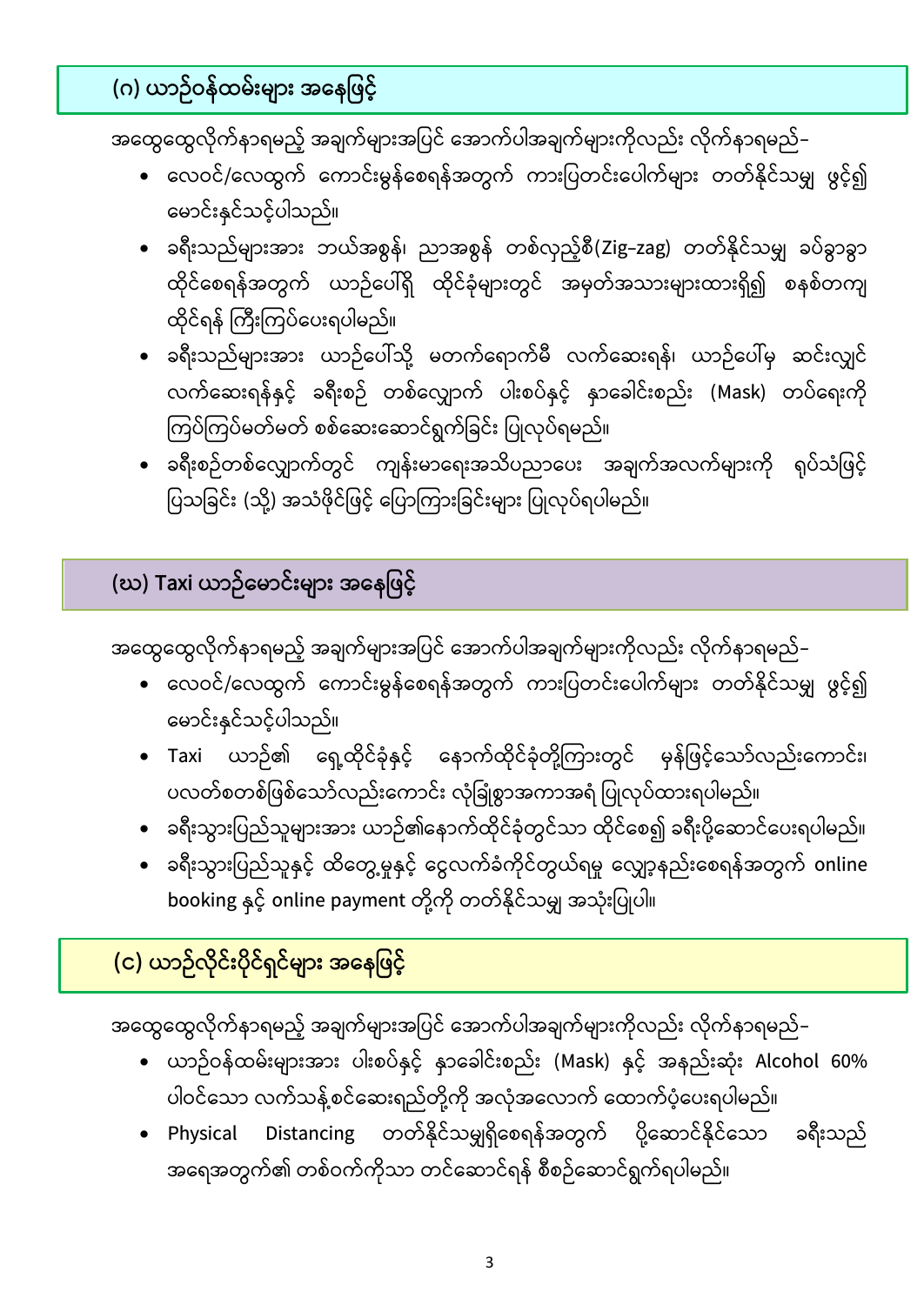- ဘယ်အစွန်၊ ညာအစွန် တစ်လှည့်စီ(Zig–zag) ခပ်ခွာခွာ ထိုင်စေရန်အတွက် ယာဉ်ပေါ်ရှိ ထိုင်ခုံများတွင် အမှတ်အသားများ ပြုလုပ်ထားရပါမည်။
- ပါးစပ်နှင့်နှာခေါင်းစည်း (Mask) တပ်ဆင်မထားသော ခရီးသည်များအား လုံးဝတင်ဆောင် ခြင်းမပြုရန် ညွှန်ကြားထားရပါမည်။
- $\bullet$  ခရီးသည်များ လက်ဆေးနိုင်ရန် ဝင်ပေါက်/ထွက်ပေါက်များတွင် အနည်းဆုံး Alcohol 60% ပါဝင်သော လက်သန့်စင်ဆေးရည်များ အလုံအလောက် ထားရှိပေးရပါမည်။
- ယာဉ်မောင်း မောင်းနှင်သည့်နေရာနှင့် ခရီးသွားပြည်သူများ စီးနင်းသည့်နေရာကြားတွင် မှန်ဖြင့်သော်လည်းကောင်း၊ ပလတ်စတစ်ဖြင့်သော်လည်းကောင်း အကာအရံလုံခြုံစွာ ပြုလုပ် ထားရပါမည်။
- ခရီးစဉ်တစ်လျှောက်တွင် ကျန်းမာရေးအသိပညာပေး အချက်အလက်များကို ရုပ်သံဖြင့် ပြသခြင်း (သို့) အသံဖိုင်ဖြင့် ပြောကြားခြင်းများ ပြုလုပ်နိုင်ရန်အတွက် စီစဉ်ပေးရပါမည်။

## (စ) အဝေးပြေးယာဉ်ဂိတ်များ/ ယာဉ်ရပ်နားစခန်းများတွင်

အထက်တွင်ဖော်ပြထားသော အထွေထွေလိုက်နာရမည့်အချက်များ၊ ယာဉ်ဝန်ထမ်းများ လိုက်နာ ရမည့်အချက်များ ၊ ယာဉ်လိုင်းပိုင်ရှင်များ လိုက်နာရမည့်အချက်များတို့ကို လိုက်နာရမည့်အပြင်–

- $\bullet$  လက်ဆေးရန်အတွက် လက်ဆေးကန်၊ ရေ၊ ဆပ်ပြာ (သို့) အနည်းဆုံး Alcohol 60% ပါဝင် သော လက်သန့်စင်ဆေးရည်များကို ခရီးသည်များနှင့် ဝန်ထမ်းများ အလုံအလောက် အသုံးပြုနိုင်ရန် ထားရှိပေးရပါမည်။
- $\bullet$  ယာဉ်မထွက်ခွာမီ စောင့်ဆိုင်းနေသော ခရီးသည်များအား Physical Distancing တတ်နိုင်သမျှ (၆)ပေအကွာ ရရှိစေရန် ထိုင်ခုံများအား အမှတ်အသားများ ပြုလုပ်ထားရ ပါမည်။
- ကားပေါ်သို့ ခရီးသည် မတင်မီအချိန်တွင် non–contact thermal scannerအားအသုံးပြု၍ ကိုယ်အပူချိန်တိုင်းခြင်း ပြုလုပ်ရပါမည်။ အပူချိန် ၃၈<sup>.</sup> C/ ၁၀၀.၄<sup>.</sup> F အဆိုပါ ခရီးသည်အား တင်ဆောင်ခြင်း မပြုရန် နှင့် စစ်ဆေးတွေ့ရှိပါက နီးစပ်ရာ ကျန်းမာရေးဌာနသို့ ဆက်သွယ်ပြီး ဆေးကုသမှု ခံယူနိုင်ရန် စီစဉ်ထားရပါမည်။ အပူချိန် ၃၈ C/ ၁၀၀.၄ F နှင့်အထက် ဖြစ်နေပါက တင်ဆောင်ခြင်း မပြုသည်ကိုလည်း ထင်သာ မြင်သာသော နေရာများတွင် အသိပေးပိုစတာများ ချိတ်ဆွဲထားရပါမည်။
- နှာခေါင်းစည်း တပ်ဆင်မထားသော ခရီးသည်အား ယာဉ်ပေါ်သို့ တက်ခွင့်၊ စီးနင်းခွင့် လုံးဝ မပြုရပါ (သို့) ခရီးသည်ကို နှာခေါင်းစည်း ရရှိနိုင်ရန် စီစဉ်ပေးရပါမည်။
- ခရီးသည်တိုင်း၏ နိုင်ငံသားစိစစ်ရေးကတ်ပြားအမှတ်၊ နေထိုင်သည့် နေရပ်လိပ်စာနှင့် သွားရောက်မည့်နေရပ်လိပ်စာ၊ ဆက်သွယ်ရန် ဖုန်းနံပါတ်တို့ကို ခုံနံပါတ်နှင့်ယှဉ်တွဲ၍ မှတ်တမ်းထားရှိရမည်ဖြစ်ပြီး သက်ဆိုင်ရာဌာနများမှ လိုအပ်လာလျှင် ပေးအပ်ရပါမည်။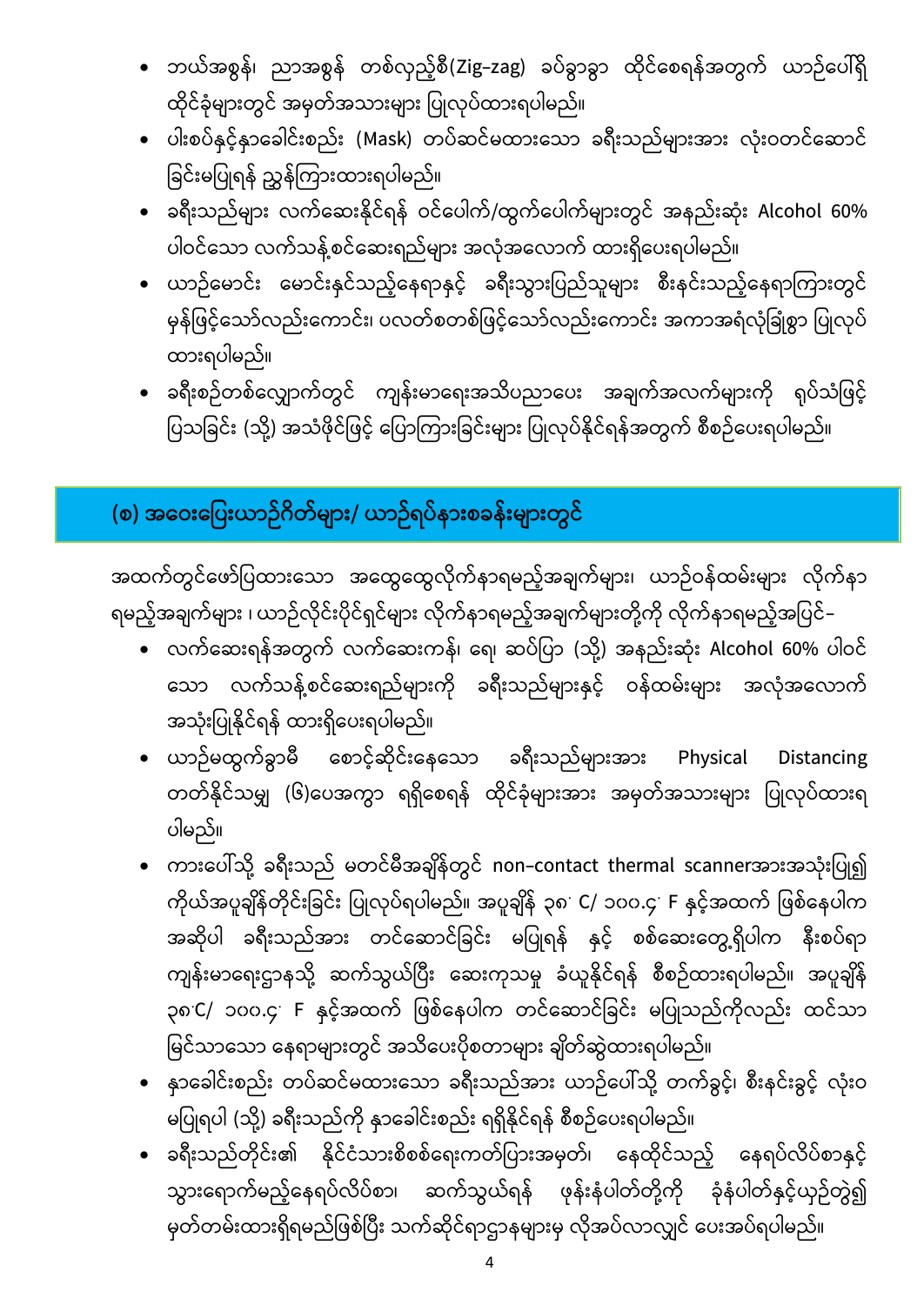## **( )**

- ယာဉ်အသုံးပြုသူများနှင့် ထိတွေ့မှု အများဆုံးဖြစ်သည့် နေရာများဖြစ်သော ကားအတက်/ အဆင်း ပြုလုပ်ရာနေရာများရှိ လက်တန်းများ၊ ကားပေါ်ရှိ လက်ကိုင်ကွင်းများ၊ ထိုင်ခုံ လက်တန်းများ ခါးပတ်ကြိုးတပ်/ဖြုတ်ရာခလုပ်များ၊ တံခါးလက်ကိုင်များ၊ ပြတင်းပေါက်မှန် များ အစရှိသောနေရာများနှင့် အကာအရံ ပြုလုပ်ထားသော မှန် (သို့) ပလတ်စတစ်တို့ကို ခရီးစဉ်တစ်ကြောင်း ပြေးဆွဲပြီးတိုင်း တစ်ကြိမ် 0.1% Sodium Hypochlorite Solution (1,000ppm) (သို့မဟုတ်) 0.1% Calcium Hypochlorite Solution (သို့မဟုတ်) 70% Ethyl Alcohol Spray ဖျန်းပြီး ပိုးသတ်သန့်စင်ရပါမည်။ ထိုသို့ပိုးသတ်သန့်စင်ရာတွင် သတ္တု မျက်နှာပြင်များကို 70% Ethyl Alcohol Spray ဖျန်းပြီး ပိုးသတ်သန့်စင်ရပါမည်။
- တစ်နေ့လျှင် အနည်းဆုံး (၁)ကြိမ် ညနေ ကားသိမ်းချိန်တွင် ကားအတွင်း/အပြင် နေရာ အနှံ့အပြားကို ပိုးသတ်သန့်စင်ရပါမည်။ ထိုသို့ ပိုးသတ်သန့်စင်ရာတွင် ကားကြမ်းခင်းများကို ဆပ်ပြာရည်နှင့် ဦးစွာကြမ်းတိုက်ပြီး (၁၀)မိနစ်မှ (၃၀)မိနစ်အကြာတွင် ရေစိုအဝတ်ဖြင့် ပြန်လည်ပွတ်တိုက်ခြင်းဖြင့် ပိုးသတ်သန့်စင်ရပါမည်။
- ပိုးသတ်သန့်စင်ရာတွင် လေဝင်/လေထွက်ကောင်းစေရန် ကားပြတင်းပေါက်များကို ဖွင့်ထား ပြီး လူအဝင်/ အထွက် မရှိစေရပါ။
- ပိုးသတ်သန့်စင်မည့်သူများသည် လက်ရှည်အင်္ကျီ၊ အကာအကွယ်မျက်မှန်၊ ပါးစပ်နှင့် နှာခေါင်းစည်း၊ ခေါင်းစွပ်၊ လက်အိတ်အထူအရှည်နှင့် လည်ရှည်ဖိနပ်စသော တစ်ကိုယ်ရေသုံး အကာအကွယ်ပစ္စည်းများကို စနစ်တကျ ဝတ်ဆင်ရန် လိုအပ်ပါသည်။

## **(ဇ) ြ ိုးသတ်သေ့်စင ်ေဆးရည်**

- $\bullet$  ပိုးသတ်သန့်စင်ဆေးရည် 0.1% Sodium Hypochlorite Solution (1,000ppm) (သို့မဟုတ်) 0.1% Calcium Hypochlorite Solution (1,000ppm) Sodium Hypochlorite (သို့မဟုတ်) အစွန်းချွတ်ဆေးအမှုန့် Calcium Hypochlorite တို့ကို ရေဖြင့် အချိုးကျဖျော်စပ်နိုင်ပါသည်။
- $\bullet$  အစွန်းချွတ်ဆေးအရည် (5% Sodium Hypochlorite)ကို အသုံးပြုပါက ဆေးရည် (1:50 အချိုး) ရေ(၁)လီတာတွင် ဆေးရည်(20ml) လက်ဖက်ရည်ဇွန်း (၄) ဇွန်းထည့်၍ ဖျော်စပ်ပါ။
- အစွန်းချွတ်ဆေးအမှုန့် Bleaching Powder (35% Calcium Hypochlorite)ကို အသုံးပြုပါက Bleaching Powder ထမင်းစားဇွန်းရှည် မောက်မောက်(၂)ဇွန်း (28 gram) နှင့် ရေ (၁) လီတာ ကို ဦးစွာရောပါ။ ထို့နောက် ရေ (၉)လီတာ ထပ်မံရောစပ်ပါ။ (ဖျော်စပ်ပြီး (၂၄) နာရီအတွင်း ကုန်အောင် အသုံးမပြုပါက အာနိသင် လျော့ကျနိုင်ပါသည်)